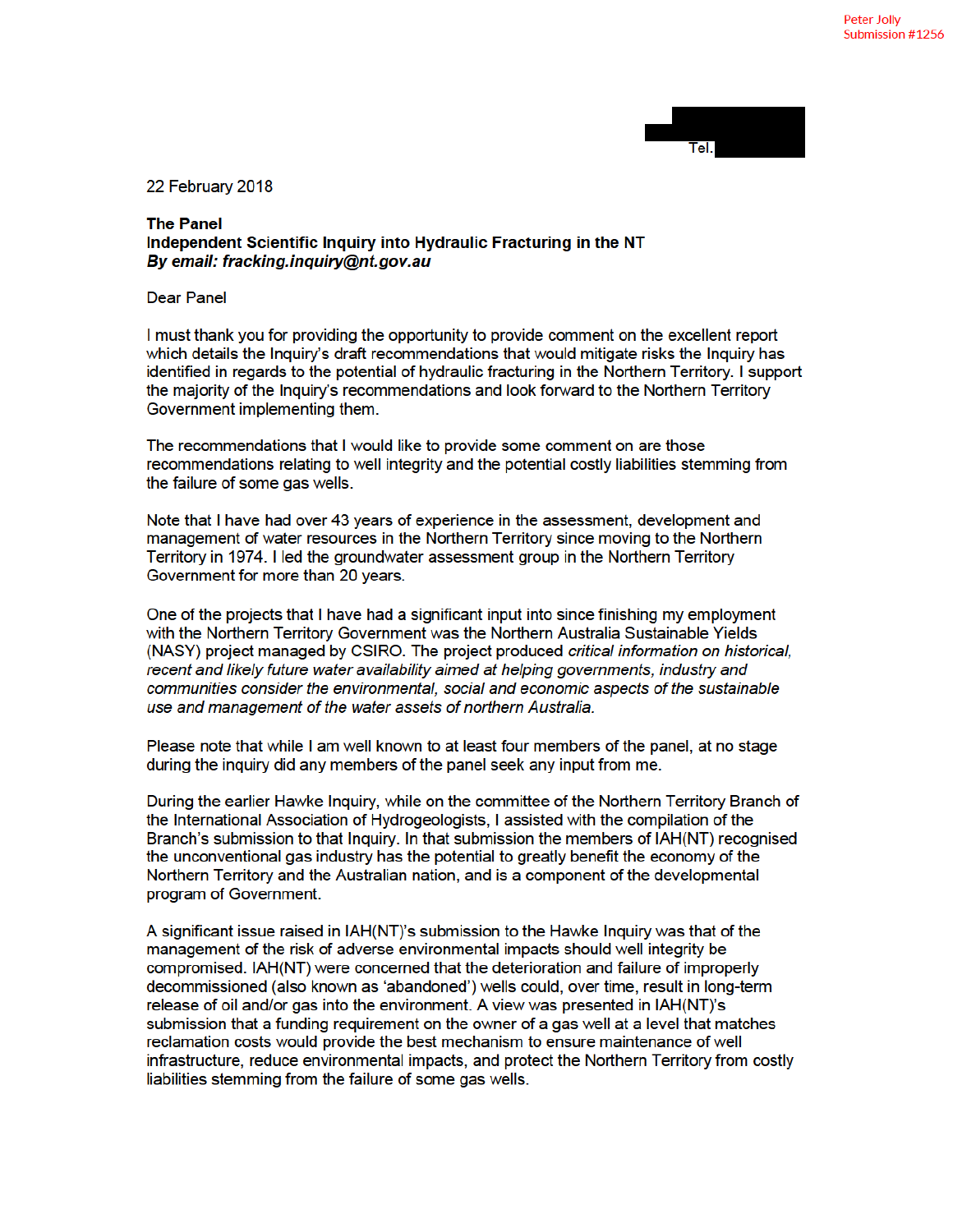On the 28 November 2014 Dr Hawkes presented his report on the Independent Inquiry into Hydraulic Fracturing in the Northern Territory. In that report he concurred with the IAH(NT) that well integrity and the ongoing funding of remedial work was a significant issue

Dr Hawkes stated that:

- Application of leading practice for construction and closure can minimise environmental risks associated with decommissioned wells, but the longevity of longterm integrity of decommissioned wells remains poorly understood.
- The possibility that wells may leak and require significant remedial action decades after they are decommissioned presents a significant challenge for government policy and regulation. Even with open-ended liability of operators for abandoned wells, it may be difficult to enforce remediation decades after a well is decommissioned.

I note that in the draft Final Report of the Scientific Inquiry into Hydraulic Fracturing in the Northern Territory you completed in December 2017 you also agree with the IAH(NT) that well integrity and the funding of remedial work is a significant issue

The only aspect of the Inquiry's report that I have issues with is CSIRO's Report into the shale gas well life cycle and well integrity (included in your report as Appendix 14) and recommendations 5.3 and 7.10 based on that report.

CSIRO's Section 5.3 titled Well Failure Rates reviews barrier and well failure rates reported in open‐source international literature for oil and gas wells, with data primarily from North America. Note that the literature presented primarily covered conventional oil and gas resources. CSIRO found that overall, largely using data sets from the US that the rate of well integrity failure that has the potential to cause environmental contamination is approximately 0.1%, with several studies finding no well integrity failure. The rate for a single well barrier failure was much higher, however, in the order of 1-10%.Furthermore, there were very few single barrier failures observed for wells constructed to Category 9.

The data sets used from the US referred to 36682 wells of which only 2162 had been plugged and abandoned. Only 107 wells were category 9. Thus meaningful data on the durability of category 9 single barrier wells is sparse.

In addition to the lack of data for category 9 wells there were also some glaring omissions of relevant studies in the CSIRO review; Namely:

- 1) CSIRO's report did not refer to the November 2010 article Analysis of High-Collapse Grade P110 Coupling Failures by Michael G. Burns.(https://www.azom.com/article.aspx?ArticleID=5554)In that article Michael G. Burns states that The oil and gas industry has recently been plagued with a large number of coupling failures in high-collapse Grade P110 casing strings, most frequently during fracturing operations in shale gas wells. He states that One factor that may be significant is that the failures often occur as or shortly after the casing is cooled by the introduction of surface water and chemicals. This point should have been addressed by CSIRO.
- 2) It is remiss of CSIRO not to refer to the extensive work undertaken by Norway's Statoil – a company that was once an active participant in the shale oil industry in the NT. In 2012 Statoil acquired an interest in the four exploration permits 103, 104, 127 and 128 in the South Georgina Basin in the Northern Territory (NT) through a joint